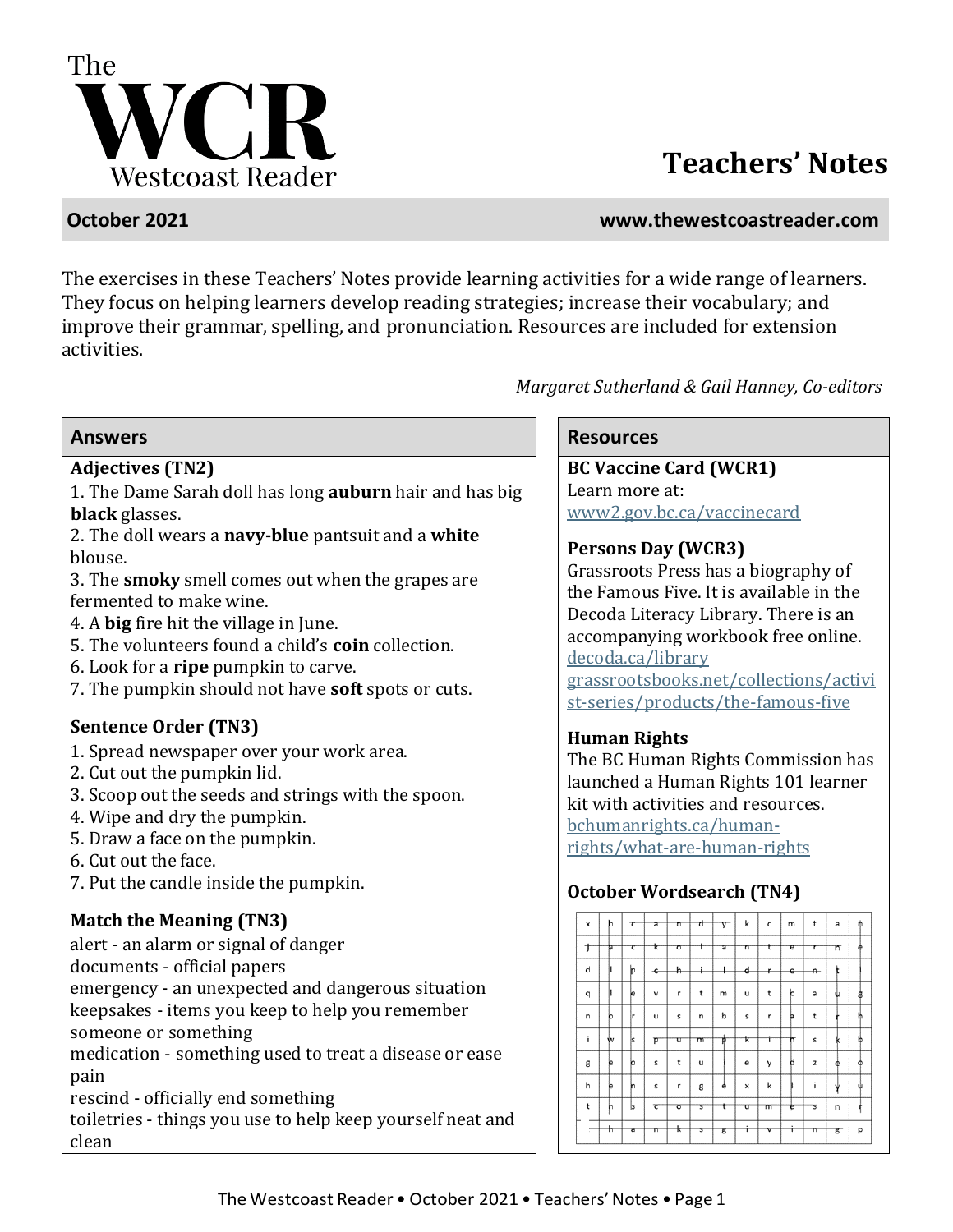# Adjectives

Adjectives are used to describe nouns (people, places or things).

Choose the correct adjective(s) to complete the sentence.

| 1.                                                                             | The Dame Sarah doll has long ______________ hair and has big             |           |       |  |  |  |  |  |
|--------------------------------------------------------------------------------|--------------------------------------------------------------------------|-----------|-------|--|--|--|--|--|
|                                                                                | glasses.                                                                 |           |       |  |  |  |  |  |
| 2.                                                                             | The doll wears a ________________ pantsuit and a _______________ blouse. |           |       |  |  |  |  |  |
| 3.                                                                             | The ________________ smell comes out when the grapes are fermented to    |           |       |  |  |  |  |  |
|                                                                                | make wine.                                                               |           |       |  |  |  |  |  |
| 4.                                                                             | A ________________ fire hit the village in June.                         |           |       |  |  |  |  |  |
| 5.                                                                             | The volunteers found a child's _______________ collection.               |           |       |  |  |  |  |  |
| 6.                                                                             |                                                                          |           |       |  |  |  |  |  |
| 7.                                                                             |                                                                          |           |       |  |  |  |  |  |
|                                                                                | auburn                                                                   | coin      | smoky |  |  |  |  |  |
|                                                                                | big                                                                      | navy-blue | soft  |  |  |  |  |  |
|                                                                                | black                                                                    | ripe      | white |  |  |  |  |  |
| Write four sentences that describe something. Use adjectives in each sentence. |                                                                          |           |       |  |  |  |  |  |
|                                                                                |                                                                          |           |       |  |  |  |  |  |
|                                                                                |                                                                          |           |       |  |  |  |  |  |
|                                                                                | $\overline{\mathbf{3.}}$                                                 |           |       |  |  |  |  |  |
|                                                                                |                                                                          |           |       |  |  |  |  |  |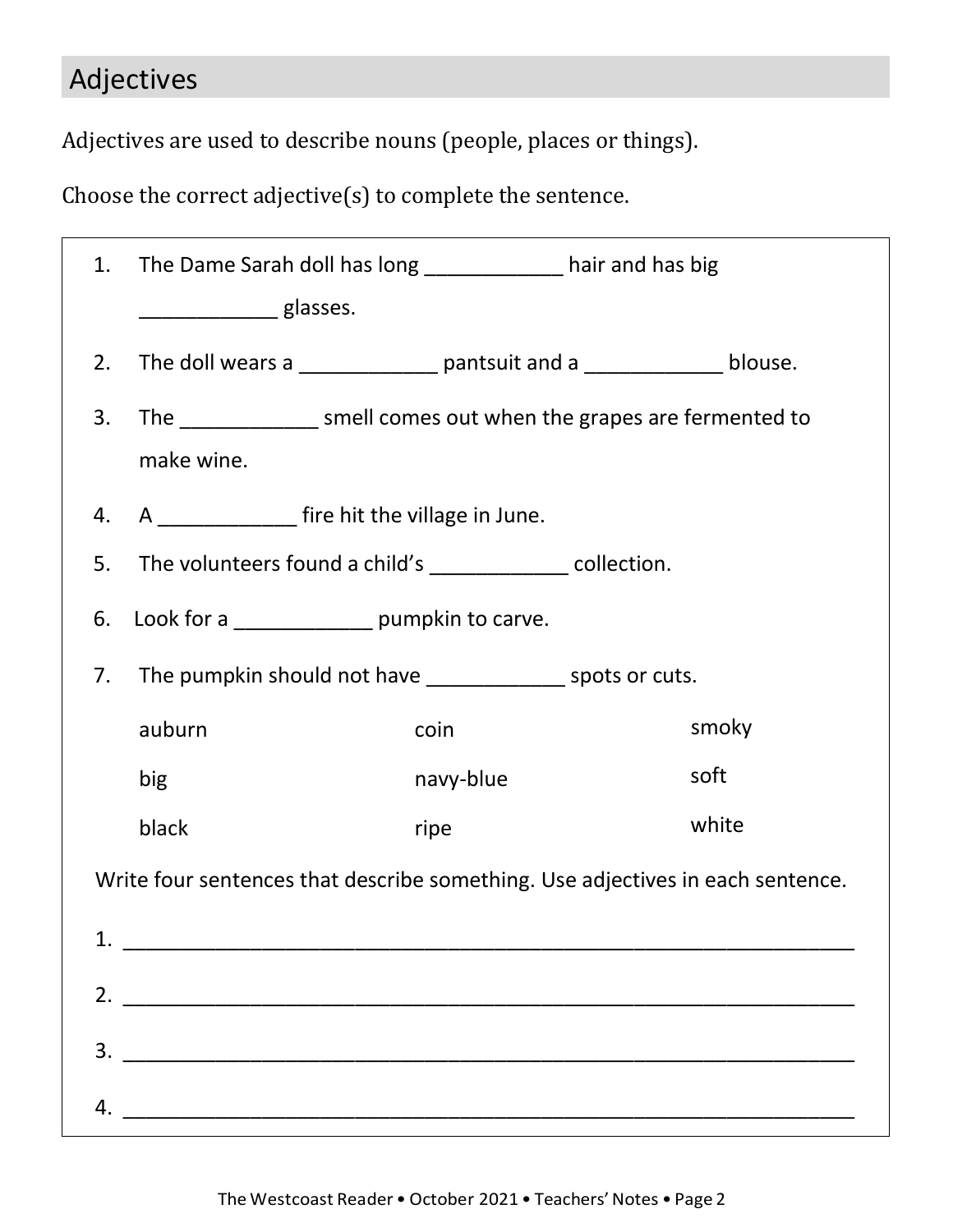## Sentence Order

Number the sentences in the correct order.

| Cut out the face.                               |
|-------------------------------------------------|
| Cut out the pumpkin lid.                        |
| Draw a face on the pumpkin.                     |
| Put the candle inside the pumpkin.              |
| Scoop out the seeds and strings with the spoon. |
| Spread newspaper over your work area.           |
| Wipe and dry the pumpkin.                       |

# Find the Meaning

Draw a line from the word to the correct meaning.

| alert      | official papers                                     |
|------------|-----------------------------------------------------|
| documents  | items you keep to remember someone or something     |
| emergency  | things you use to help keep yourself neat and clean |
| keepsakes  | officially end something                            |
| medication | an unexpected and dangerous situation               |
| rescind    | an alarm or signal of danger                        |
| toiletries | something used to treat a disease or ease pain      |